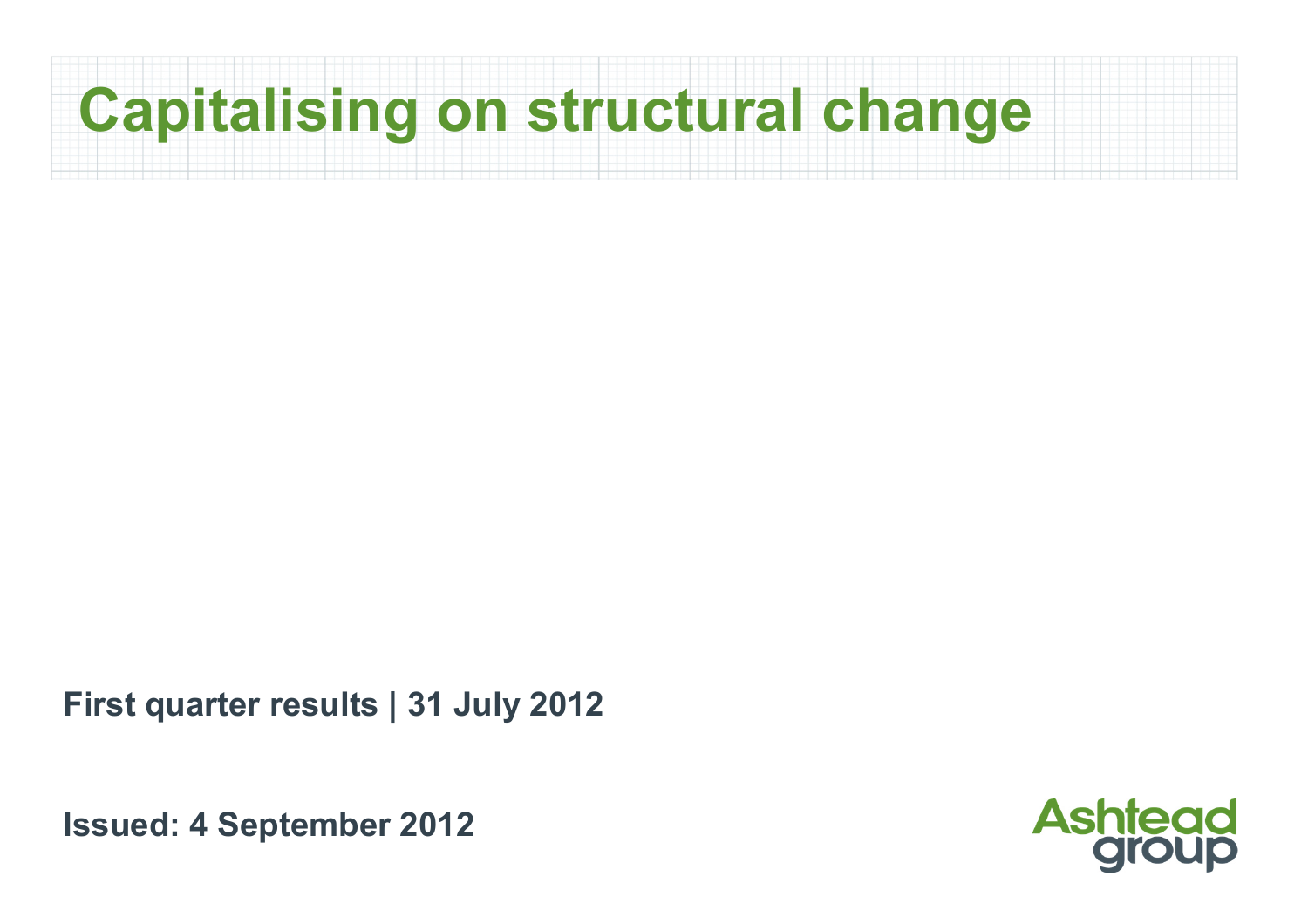# **Legal notice**

This presentation has been prepared to inform investors and prospective investors in the secondary markets about the Group and does not constitute an offer of securities or otherwise constitute an invitation or inducement to any person to underwrite, subscribe for or otherwise acquire securities in Ashtead Group plc or any of its subsidiary companies.

The presentation contains forward looking statements which are necessarily subject to risks and uncertainties because they relate to future events. Our business and operations are subject to a variety of risks and uncertainties, many of which are beyond our control and, consequently, actual results may differ materially from those projected by any forward looking statements.

Some of the factors which may adversely impact some of these forward looking statements are discussed in the Principal Risks and Uncertainties section on pages 18–19 of the Group's Annual Report and Accounts for the year ended 30 April 2012 and in the unaudited results for the first quarter ended 31 July 2012 under "Current trading and outlook" and "Principal risks and uncertainties". Both these reports may be viewed on the Group's website at **www.ashtead-group.com**

This presentation contains supplemental non-GAAP financial and operating information which the Group believes provides valuable insight into the performance of the business. Whilst this information is considered as important, it should be viewed as supplemental to the Group's financial results prepared in accordance with International Financial Reporting Standards and not as a substitute for them.

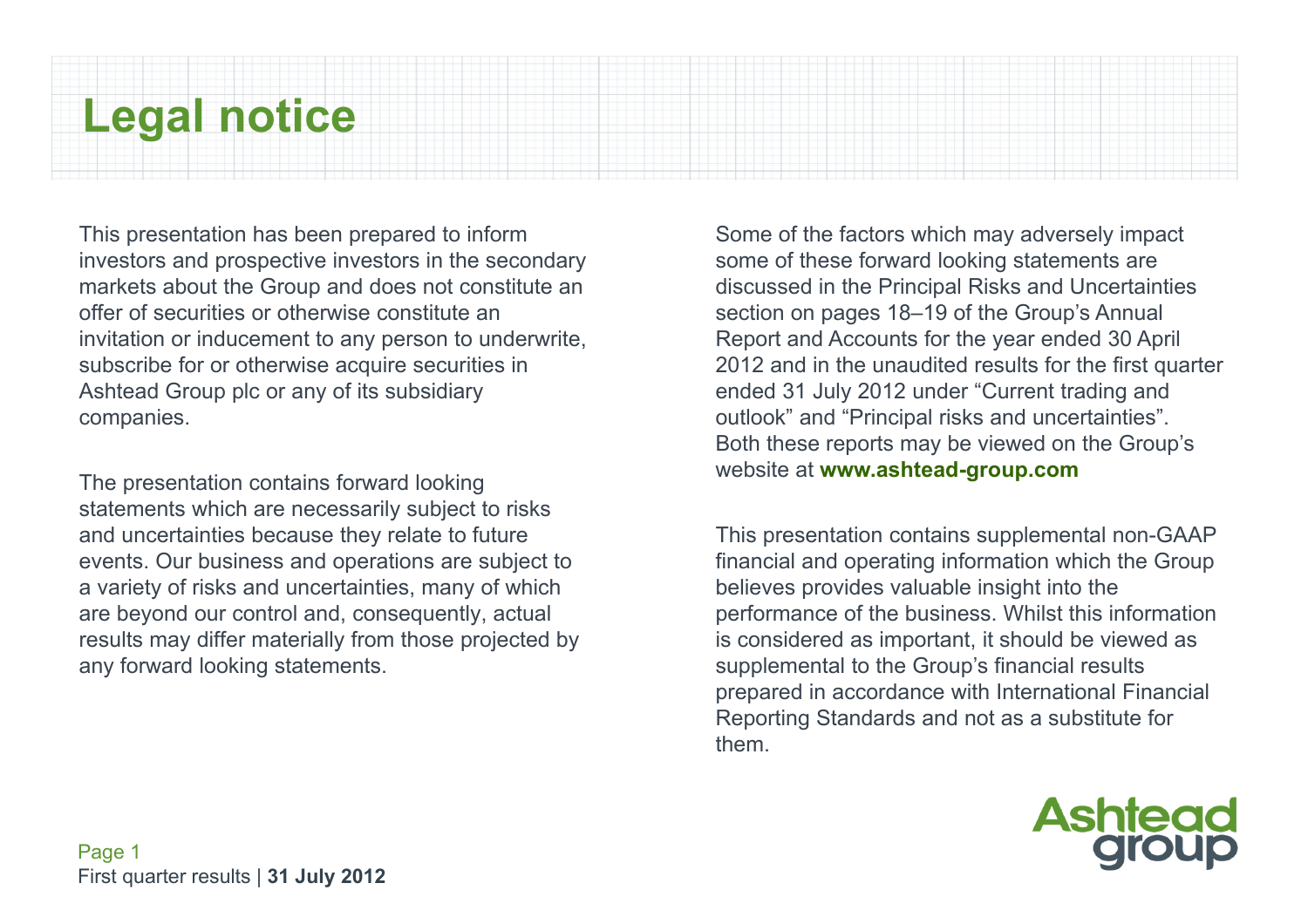

- 0 Record Q1 pre-tax profit of £61m (2011: £34m)
- $\bullet$ Sunbelt's rental revenue up 17% with increased operating profit margin of 26% (2011: 20%)
- $\bullet$ A-Plant's rental revenue rises 6%
- $\bullet$ Long-term debt refinanced at significantly lower cost and no change in covenants
- $\bullet$  Strong balance sheet with average debt maturities of 5.7 years and leverage reduced to 2.4x EBITDA (2011: 2.8x)
- $\bullet$ We now anticipate a full year result materially ahead of our previous expectations

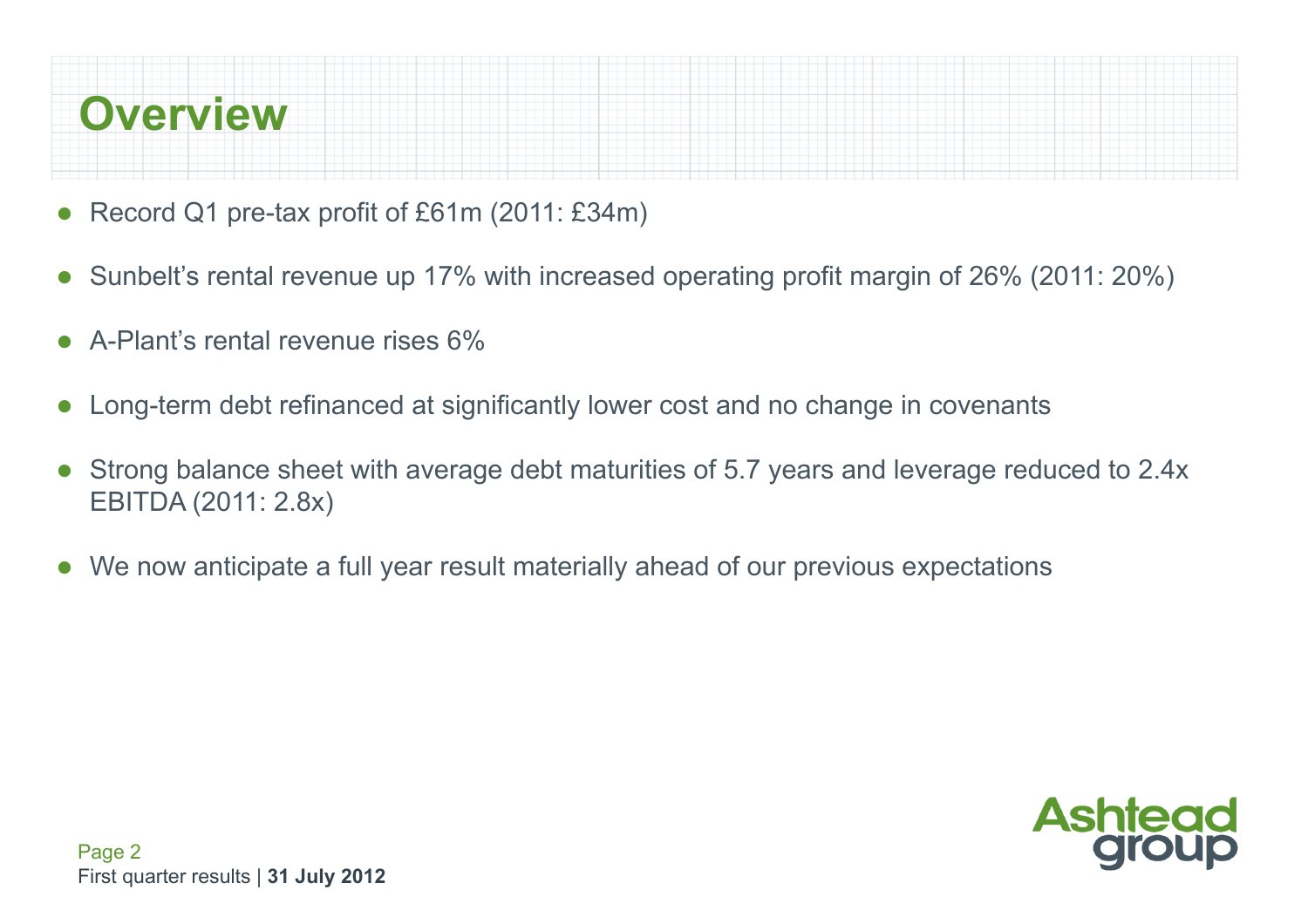# **Q1 Group revenue and profit**

|                                           |       | Q <sub>1</sub> |                     |
|-------------------------------------------|-------|----------------|---------------------|
| $(\text{Em})$                             | 2011  | 2012           | Change <sup>1</sup> |
| <b>Revenue</b>                            | 269   | 325            | $+18%$              |
| - of which rental                         | 244   | 289            | $+15%$              |
| <b>Operating costs</b>                    | (175) | (196)          | $+9%$               |
| <b>EBITDA</b>                             | 94    | 129            | $+34%$              |
| Depreciation                              | (48)  | (55)           | $+13%$              |
| <b>Operating profit</b>                   | 46    | 74             | $+55%$              |
| Net interest                              | (12)  | (13)           | $-2%$               |
| <b>Profit before tax and amortisation</b> | 34    | 61             | $+76%$              |
| Earnings per share (p)                    | 4.3   | 7.7            | $+76%$              |
| <b>Margins</b>                            |       |                |                     |
| $-EBITDA$                                 | 35%   | 40%            |                     |
| - Operating profit                        | 17%   | 23%            |                     |

<sup>1</sup> At constant exchange rates

 $2$  The results in the table above are the Group's underlying results and are stated before exceptionals, intangible amortisation and fair value remeasurements

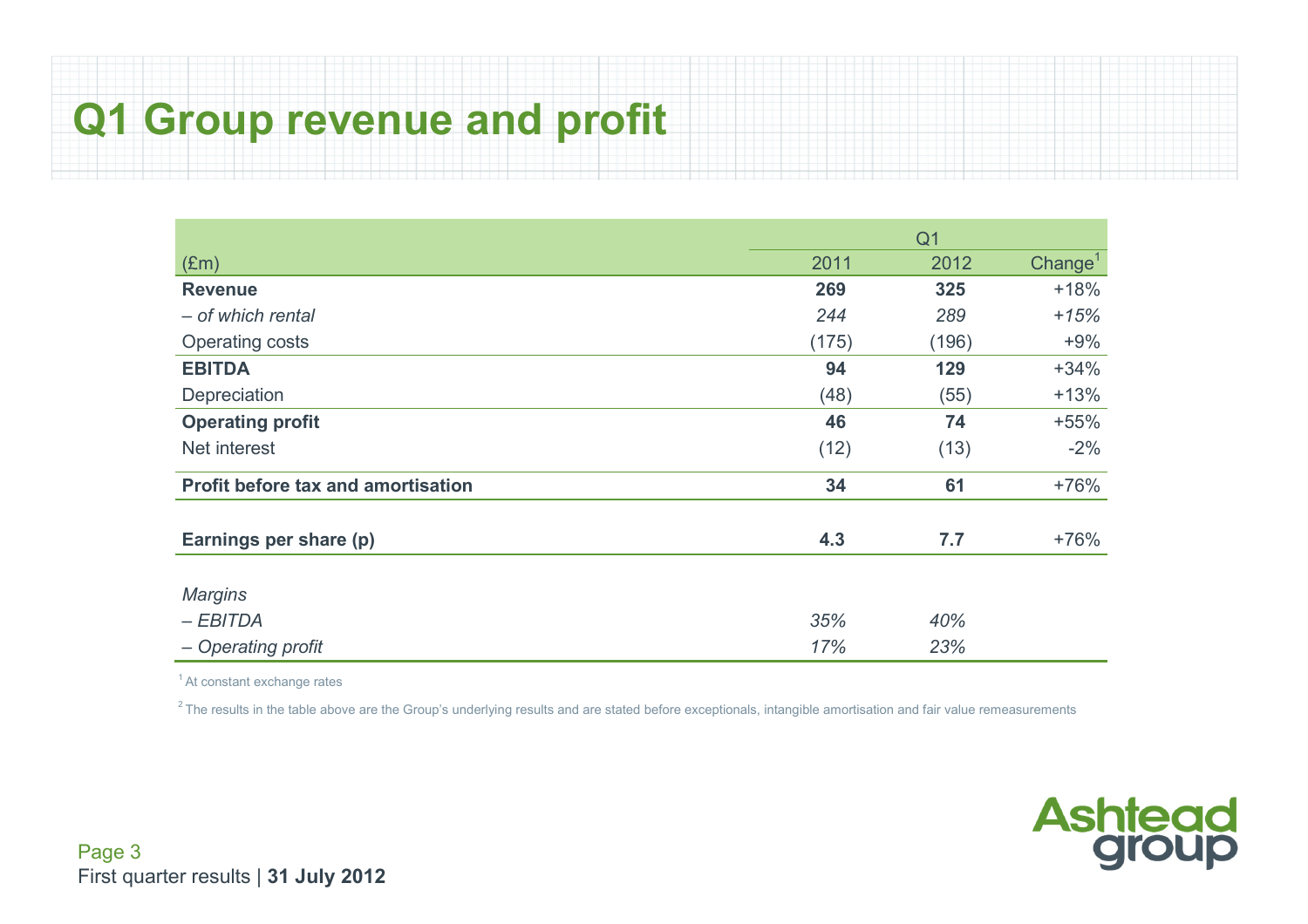# **Divisional performance – LTM**

|                                                                  | <b>Revenue</b>           |                          |                     |      | <b>EBITDA</b> |                     | <b>Profit</b> |      |                     |  |
|------------------------------------------------------------------|--------------------------|--------------------------|---------------------|------|---------------|---------------------|---------------|------|---------------------|--|
|                                                                  | 2011                     | 2012                     | Change <sup>1</sup> | 2011 | 2012          | Change <sup>1</sup> | 2011          | 2012 | Change <sup>1</sup> |  |
| Sunbelt (\$m)                                                    | 1,288                    | 1,578                    | $+22%$              | 422  | 590           | $+40%$              | 192           | 330  | $+72%$              |  |
|                                                                  |                          |                          |                     |      |               |                     |               |      |                     |  |
| Sunbelt (£m)                                                     | 806                      | 999                      | $+22%$              | 264  | 374           | $+40%$              | 120           | 209  | $+72%$              |  |
| A-Plant                                                          | 172                      | 192                      | $+12%$              | 43   | 51            | $+18%$              | 3             | 8    | $+170%$             |  |
| Group central costs                                              | $\overline{\phantom{0}}$ | $\overline{\phantom{0}}$ |                     | (8)  | (8)           | $+7%$               | (8)           | (8)  | $+7%$               |  |
|                                                                  | 978                      | 1,191                    | $+21%$              | 299  | 417           | $+37%$              | 115           | 209  | +79%                |  |
| Net financing costs                                              |                          |                          |                     |      |               |                     | (62)          | (51) | $-19%$              |  |
| Profit before tax, exceptionals, amortisation and remeasurements |                          |                          |                     |      |               |                     | 53            | 158  | $+191%$             |  |
| Exceptionals, amortisation and remeasurements                    |                          |                          |                     |      |               |                     | (32)          | (22) | $-33%$              |  |
| Profit before taxation                                           |                          |                          |                     |      |               |                     | 21            | 136  | +518%               |  |
| <b>Taxation</b>                                                  |                          |                          |                     |      |               |                     | (8)           | (46) | +430%               |  |
| Profit after taxation                                            |                          |                          |                     |      |               |                     | 13            | 90   | +576%               |  |
|                                                                  |                          |                          |                     |      |               |                     |               |      |                     |  |
| <b>Margins</b>                                                   |                          |                          |                     |      |               |                     |               |      |                     |  |
| - Sunbelt                                                        |                          |                          |                     | 33%  | 37%           |                     | 15%           | 21%  |                     |  |
| - A-Plant                                                        |                          |                          |                     | 25%  | 27%           |                     | 2%            | 4%   |                     |  |
| - Group                                                          |                          |                          |                     | 31%  | 35%           |                     | 12%           | 18%  |                     |  |

 $<sup>1</sup>$  At constant exchange rates</sup>

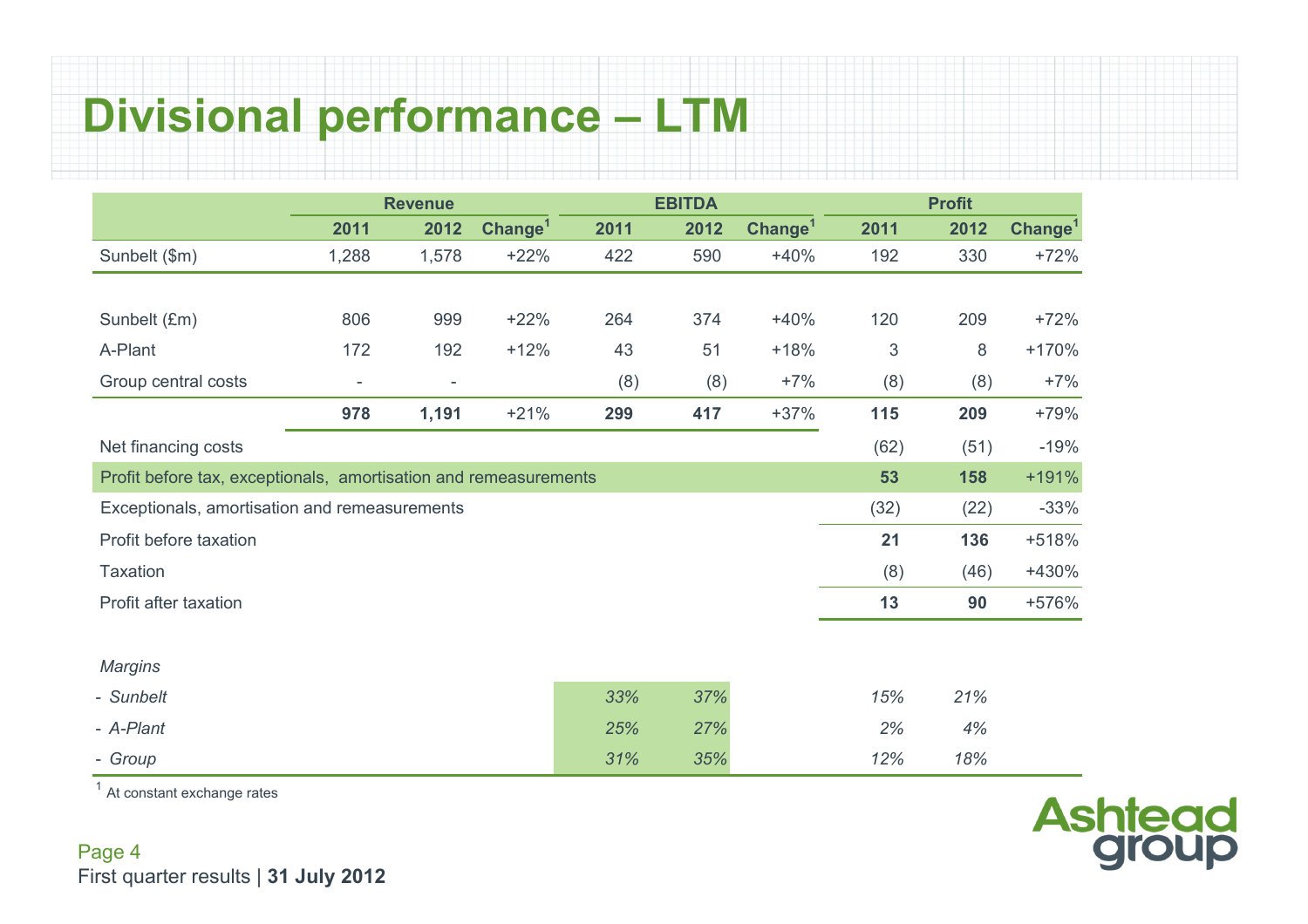# **Debt restructured for greater long-term security at significantly lower cost with no change in covenants**

#### **November 2009**

| <b>ABL facility</b> |                   |  |  |  |  |  |
|---------------------|-------------------|--|--|--|--|--|
| <b>Size</b>         | \$1.8bn           |  |  |  |  |  |
| Cost                | Libor + $3-3.75%$ |  |  |  |  |  |
| Maturity            | November 2013     |  |  |  |  |  |

| <b>ABL facility</b> |                    |  |  |  |  |  |
|---------------------|--------------------|--|--|--|--|--|
| <b>Size</b>         | \$1.4bn            |  |  |  |  |  |
| Cost                | Libor + $2 - 2.5%$ |  |  |  |  |  |
| <b>Maturity</b>     | March 2016         |  |  |  |  |  |

#### **Spring 2011 Summer 2012**

| <b>ABL facility</b> |                    |  |  |  |  |  |
|---------------------|--------------------|--|--|--|--|--|
| <b>Size</b>         | \$1.8bn            |  |  |  |  |  |
| Cost                | Libor + $2 - 2.5%$ |  |  |  |  |  |
| <b>Maturity</b>     | March 2016         |  |  |  |  |  |

|                 | <b>Bonds</b> |             |
|-----------------|--------------|-------------|
| <b>Size</b>     | \$550m       | \$250m      |
| Cost            | 9%           | 8.625%      |
| <b>Maturity</b> | August 2016  | August 2015 |

**2010/11£68m**

|                 | <b>Bond</b> |
|-----------------|-------------|
| <b>Size</b>     | \$550m      |
| Cost            | 9%          |
| <b>Maturity</b> | August 2016 |
|                 |             |

**2011/12£51m**Cost <sup>2010/11</sup><br>E68m **E68m** <del>E68m</del> E51m **E51m** 

| <b>Bond</b>     |                  |  |  |  |  |  |  |
|-----------------|------------------|--|--|--|--|--|--|
| <b>Size</b>     | \$500m           |  |  |  |  |  |  |
| Cost            | 6.5%             |  |  |  |  |  |  |
| <b>Maturity</b> | <b>July 2022</b> |  |  |  |  |  |  |

**Full-year savings £8m**

**Exceptional cash charge £13m Exceptional non-cash charge £5m**



Page 5 First quarter results | **31 July 2012**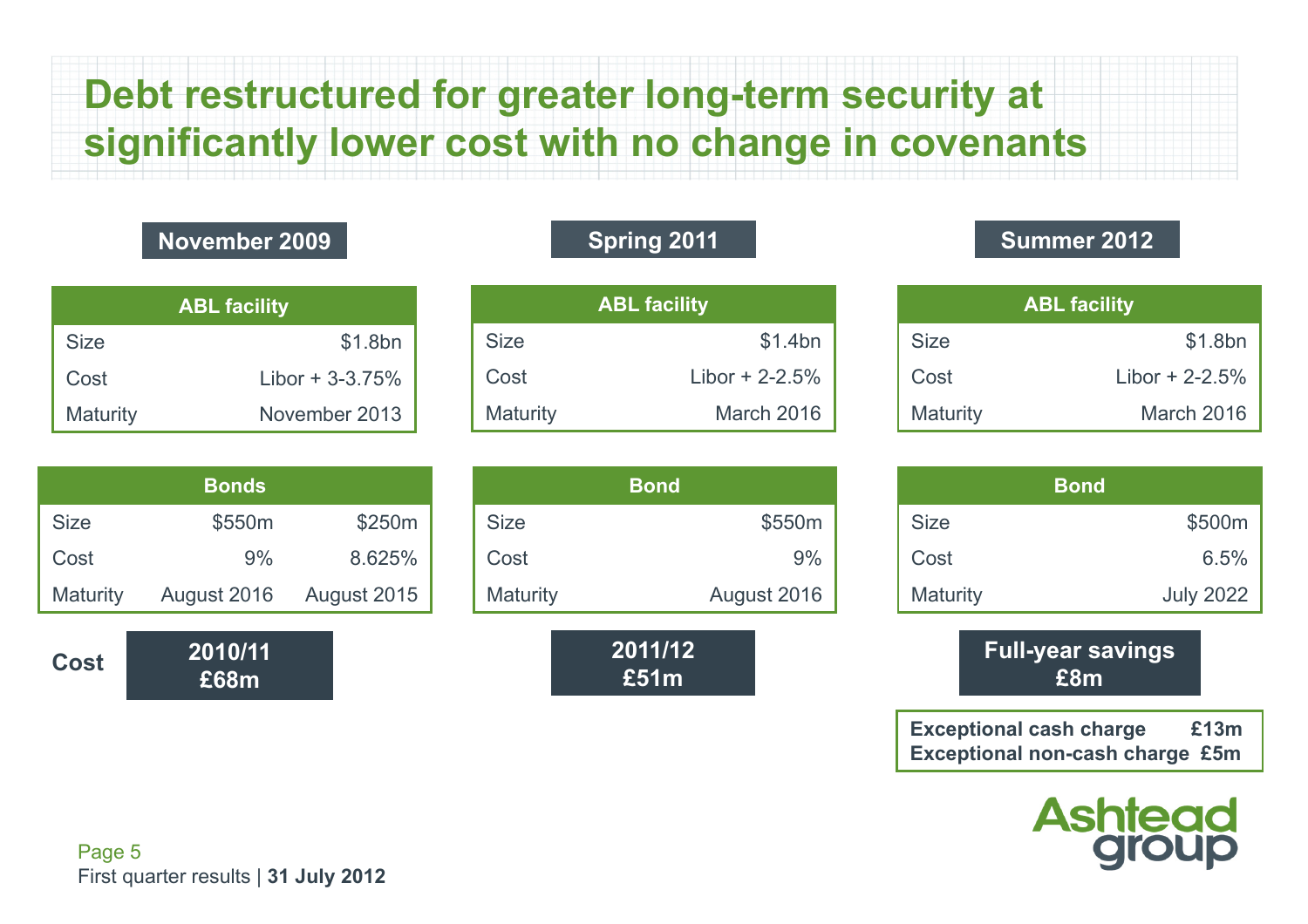# **Sunbelt revenue drivers**

**Continuation of strong performance in both volume and yield**

#### **Average fleet on rent (\$m)**



**Year over year change in yield**





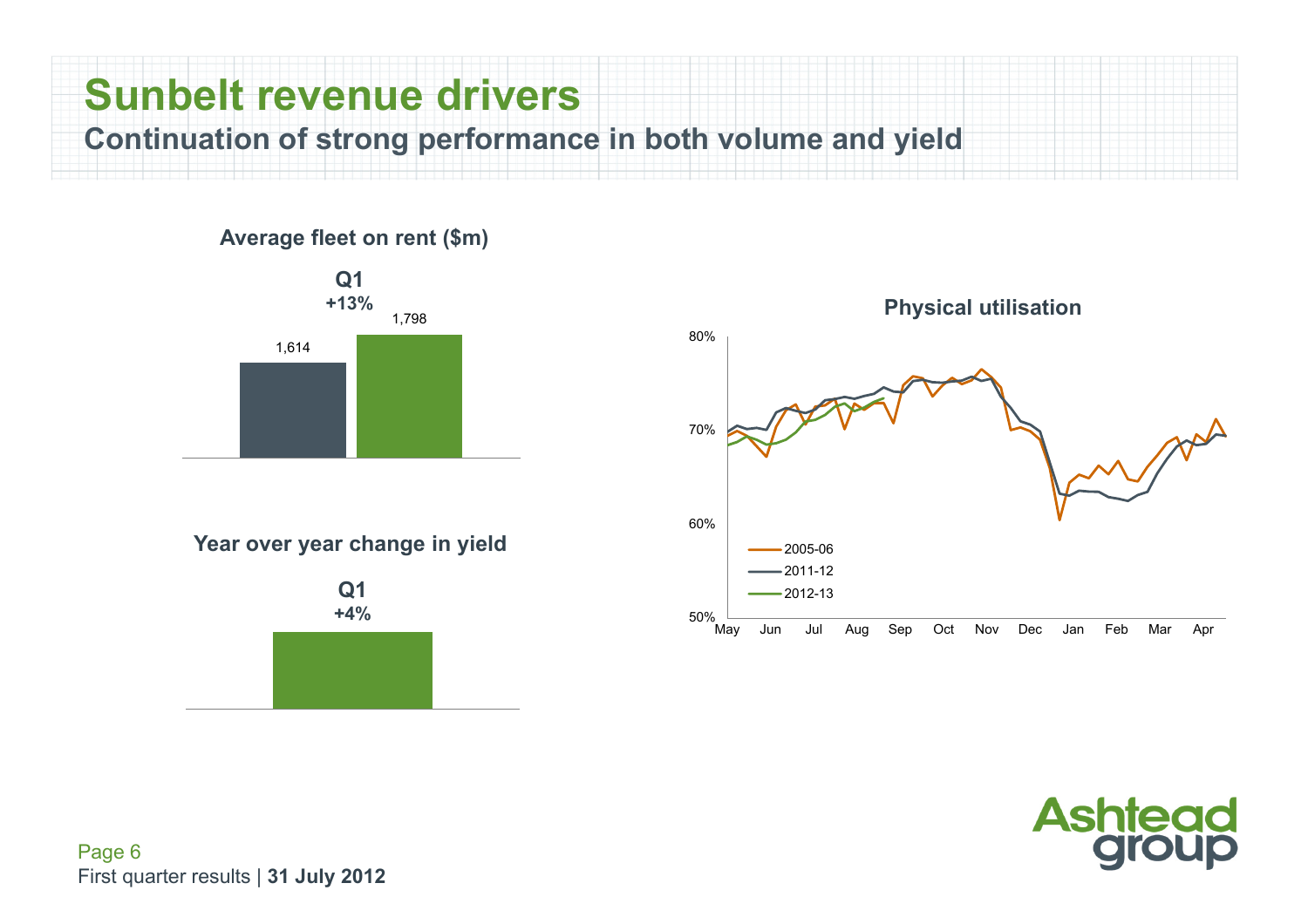## **Q1 Sunbelt revenue and margins**

|                                                   | 2011<br>$\mathsf{Sm}$ | 2012<br>\$m\$ |
|---------------------------------------------------|-----------------------|---------------|
| <b>Rental revenue</b>                             | 328                   | 384           |
| New equipment sales and consumables               | 15                    | 20            |
| Used equipment sales                              | 18                    | 28            |
| <b>Total revenue</b>                              | 361                   | 432           |
| <b>EBITDA</b> from rental revenue excluding gains | 127                   | 171           |
| Profit on new equipment and consumables           | 5                     | 7             |
| Gains on sales of used equipment                  | 3                     | 6             |
| <b>Total EBITDA</b>                               | 135                   | 184           |
| <b>EBITDA margin excluding gains</b>              | 38%                   | 44%           |
| Used equipment sales margin                       | 17%                   | 20%           |
| <b>EBITDA</b> margin                              | 37%                   | 42%           |
| <b>EBITDA</b> drop-through on rental revenue      | 70%                   | 79%           |

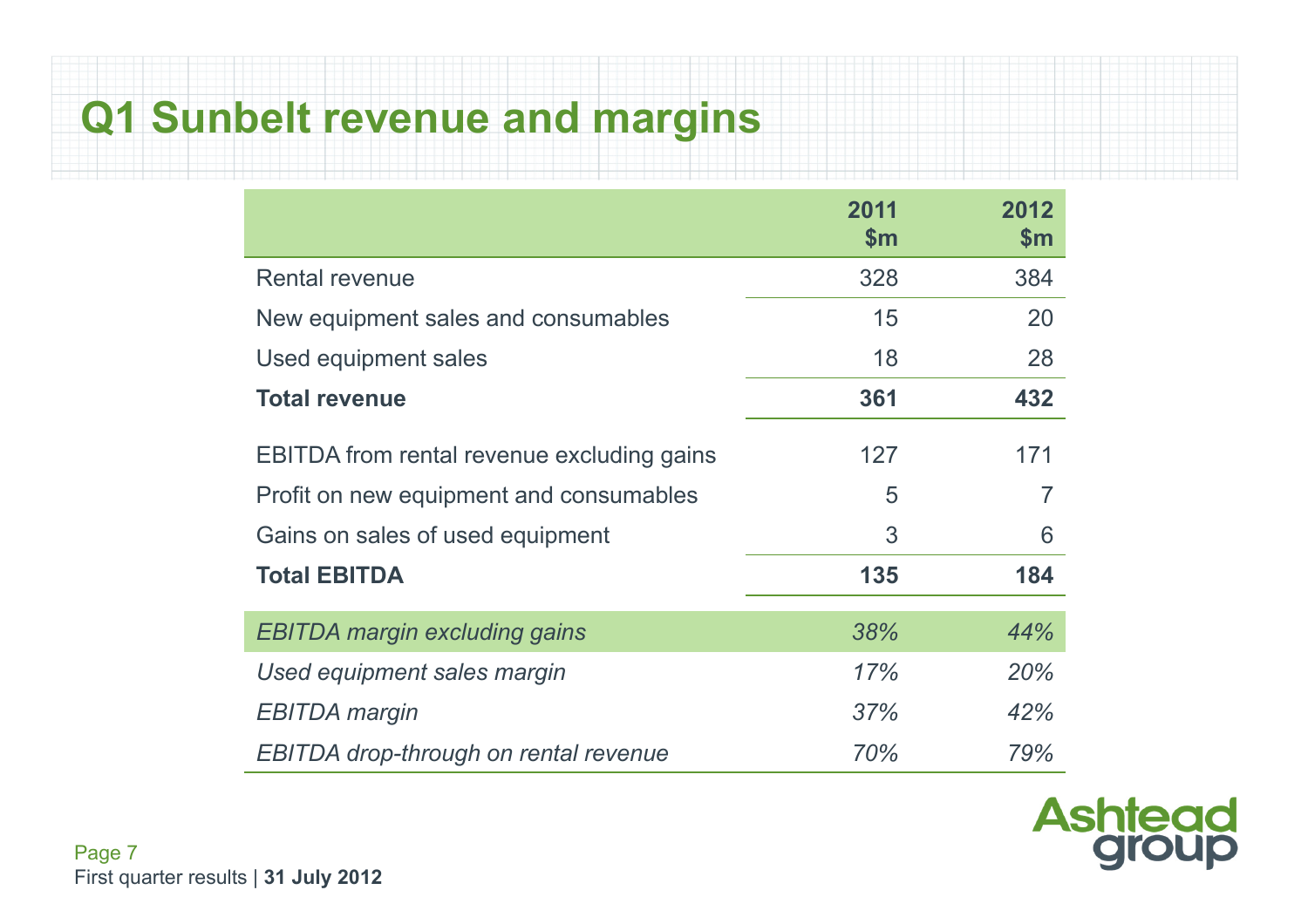# **Strong fleet investment while continuing to delever; all before cyclical recovery**



**LTM net capex (£m)**





**Fleet age (months)**

**Net debt (£m)**



**LTM EBITDA (£m)**





**0.4 of a turn lower**Jul 09 Jul 10 Jul 11 Jul 12**Ashtead** 

Note: All data is on a constant exchange rate basis

Page 8 First quarter results | **31 July 2012**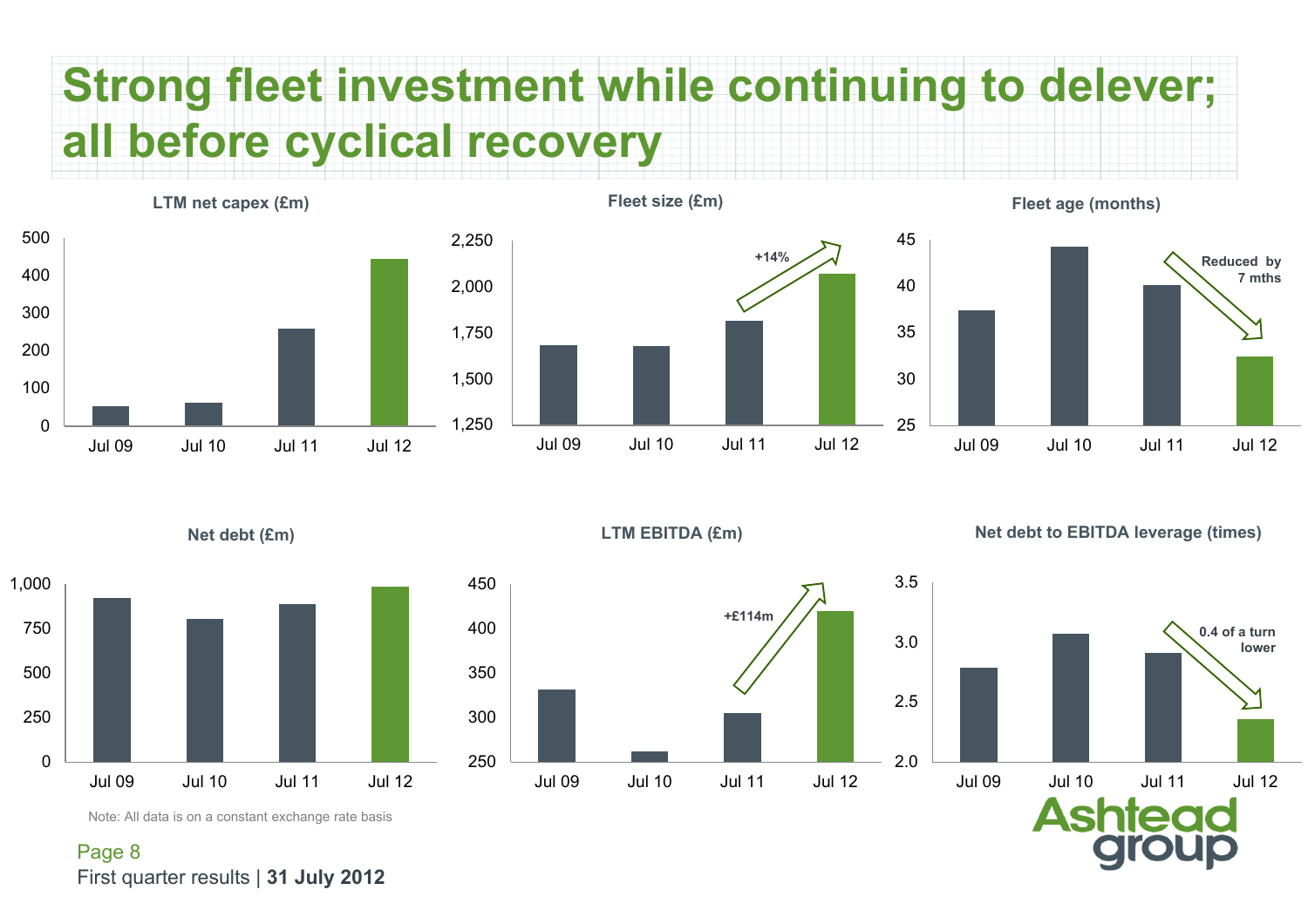### **A-Plant revenue driversReturns environment remains challenging**

**Average fleet on rent (£m)**





 **Physical utilisation** 40%50%60%70%80%May Jun Jul Aug Sep Oct Nov Dec Jan Feb Mar Apr 2011-122012-13

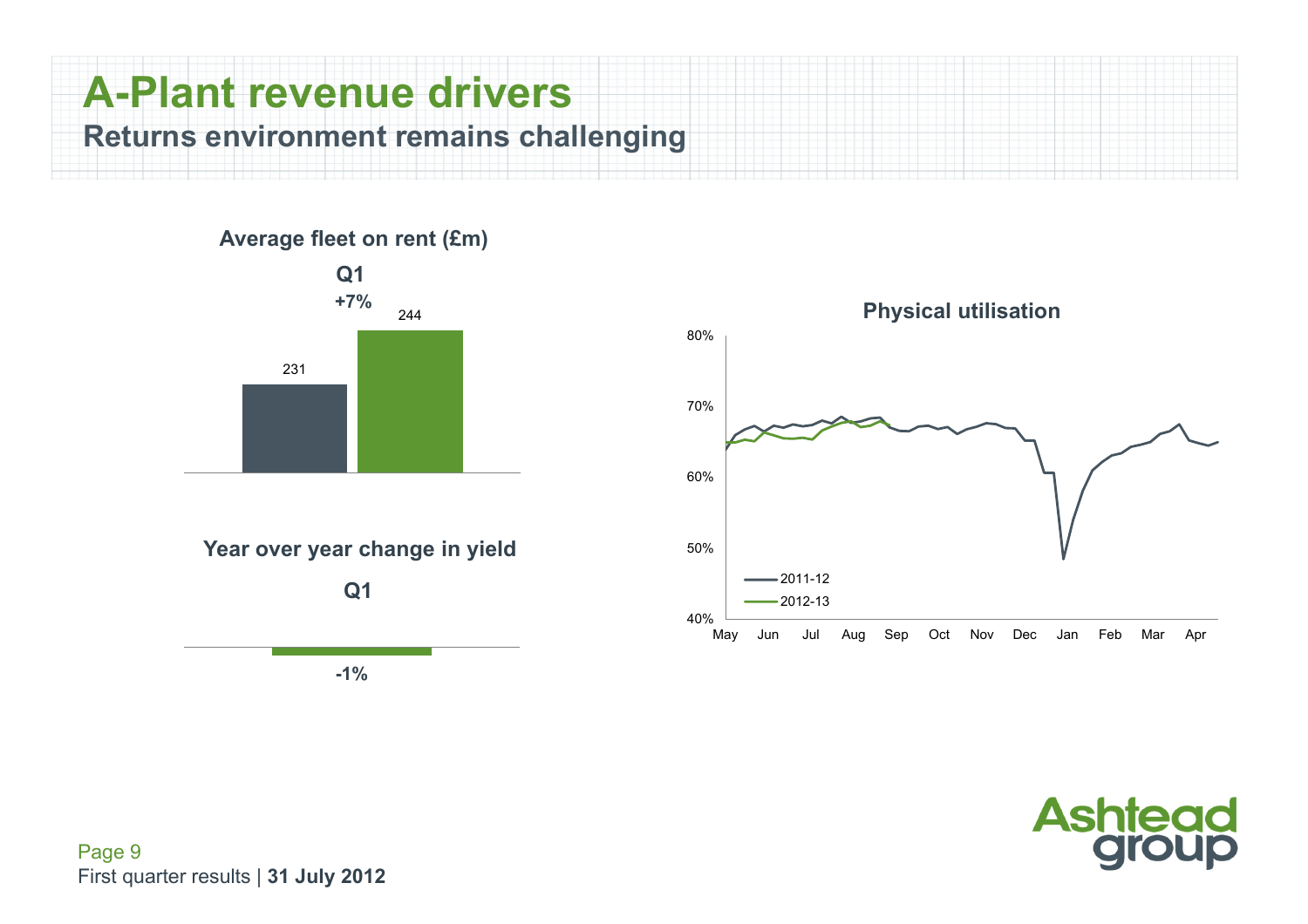

- $\bullet$ The strong momentum in the business continues
- $\bullet$ Continue to invest strongly in organic growth funded by strong EBITDA margins
- $\bullet$ \$2.7bn US fleet 15% larger than a year ago and 7 months younger
- $\bullet$ Refinancing and fleet investment have placed us in a strong position whatever the market
- $\bullet$ We now anticipate a full year result materially ahead of our previous expectations

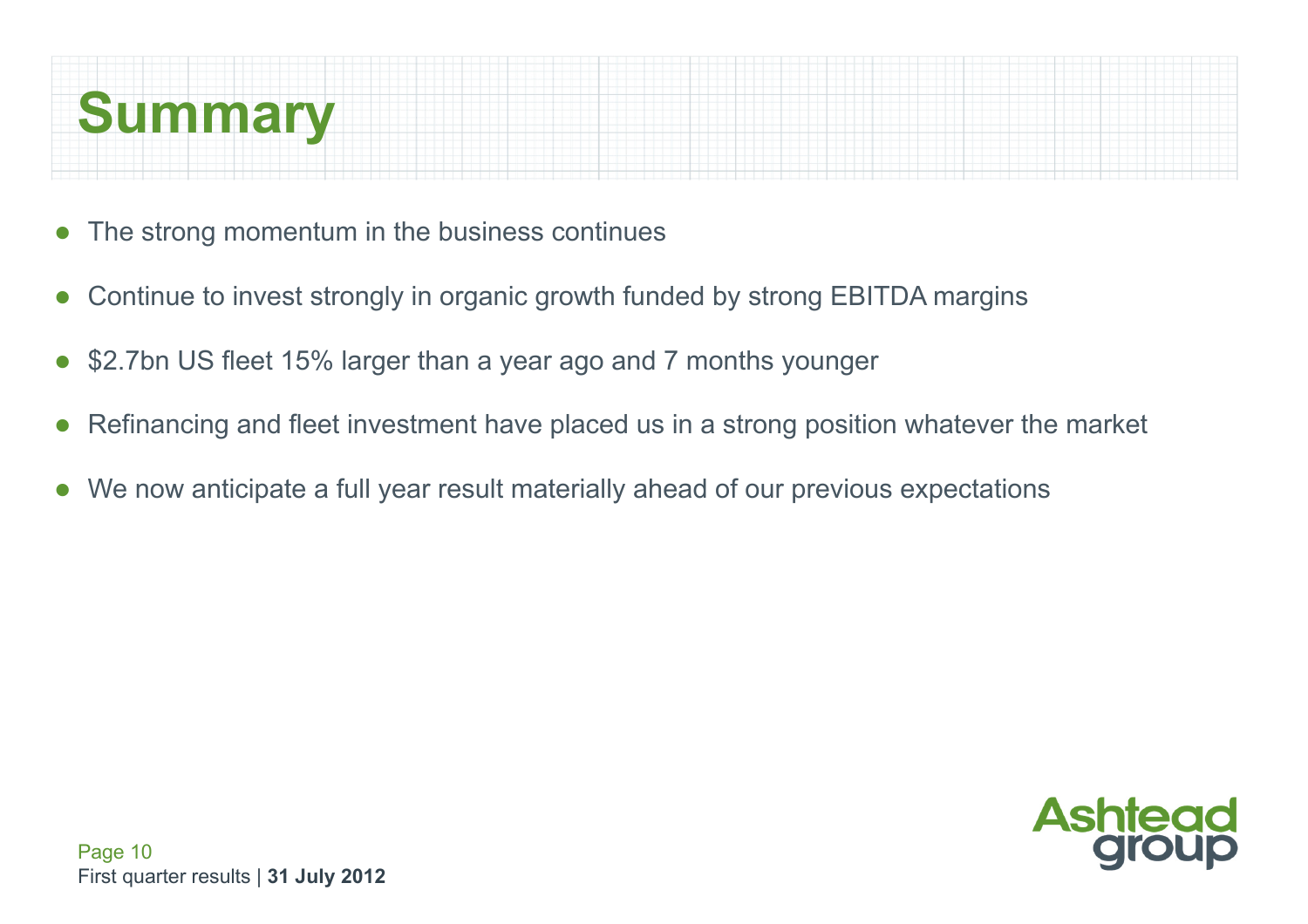



Page 11 First quarter results | **31 July 2012**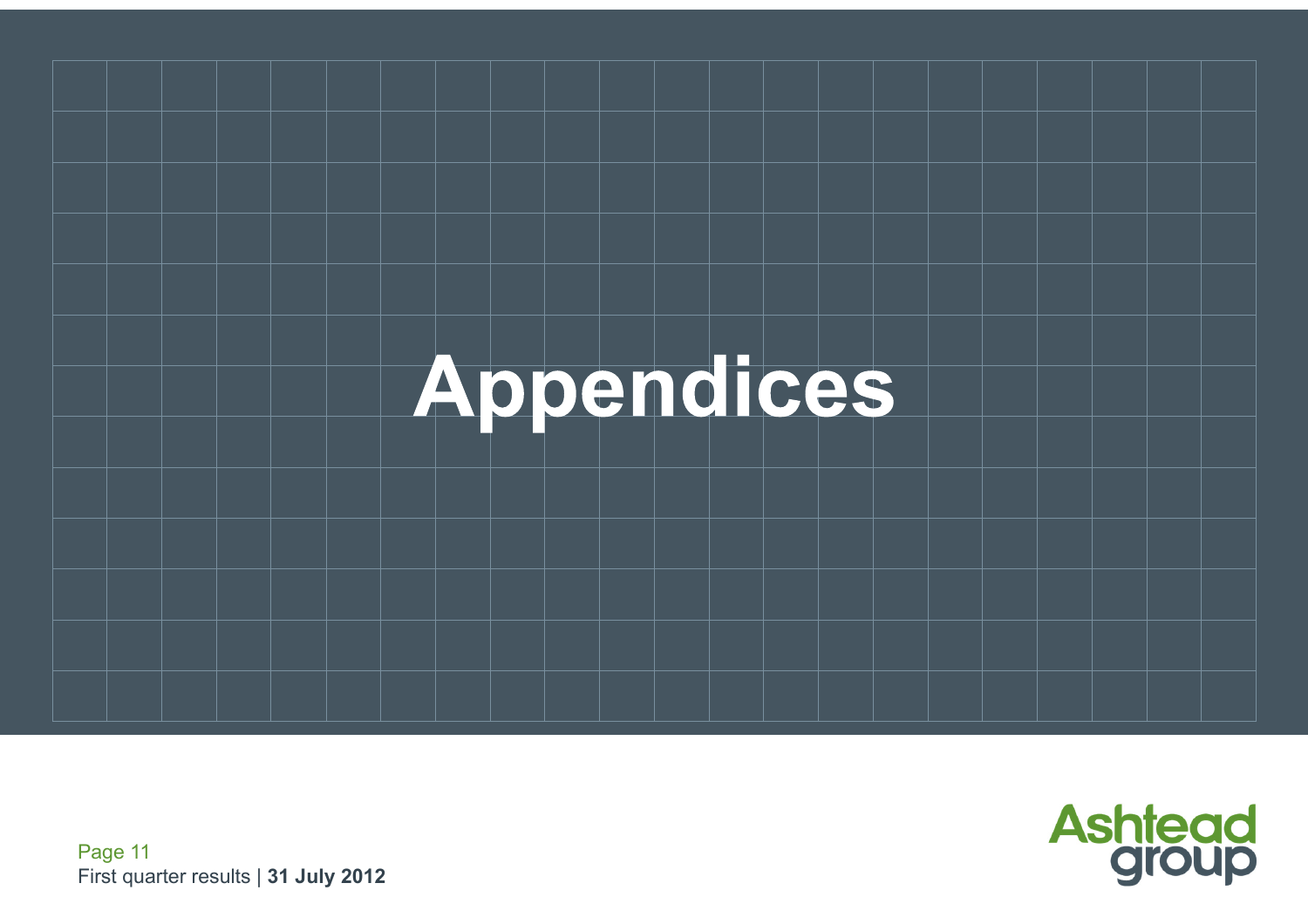# **Divisional performance – Q1**

|                                                                  | <b>Revenue</b> |                          |        |       | <b>EBITDA</b> |        | <b>Profit</b> |        |        |  |
|------------------------------------------------------------------|----------------|--------------------------|--------|-------|---------------|--------|---------------|--------|--------|--|
|                                                                  | 2011           | 2012                     | change | 2011  | 2012          | change | 2011          | 2012   | change |  |
| Sunbelt (\$m)                                                    | 361.1          | 432.1                    | $+20%$ | 134.6 | 183.6         | $+36%$ | 73.9          | 114.4  | $+55%$ |  |
|                                                                  |                |                          |        |       |               |        |               |        |        |  |
| Sunbelt (£m)                                                     | 222.5          | 275.3                    | $+24%$ | 82.9  | 116.9         | $+41%$ | 45.6          | 72.9   | $+60%$ |  |
| A-Plant                                                          | 46.1           | 49.7                     | $+8%$  | 12.6  | 14.4          | $+14%$ | 2.3           | 3.0    | $+31%$ |  |
| Group central costs                                              |                | $\overline{\phantom{a}}$ |        | (1.6) | (2.0)         | $+22%$ | (1.7)         | (2.1)  | $+21%$ |  |
|                                                                  | 268.6          | 325.0                    | $+21%$ | 93.9  | 129.3         | $+38%$ | 46.2          | 73.8   | $+60%$ |  |
| Net financing costs                                              |                |                          |        |       |               |        | (12.4)        | (12.4) | $+1\%$ |  |
| Profit before tax, exceptionals, amortisation and remeasurements |                |                          |        |       |               |        | 33.8          | 61.4   | $+82%$ |  |
| Exceptionals, amortisation and remeasurements                    |                |                          |        |       |               |        | (0.7)         | (26.5) |        |  |
| Profit before taxation                                           |                |                          |        |       |               |        | 33.1          | 34.9   | $+5%$  |  |
| <b>Taxation</b>                                                  |                |                          |        |       |               |        | (12.4)        | (12.4) |        |  |
| Profit after taxation                                            |                |                          |        |       |               |        | 20.7          | 22.5   | $+9%$  |  |
|                                                                  |                |                          |        |       |               |        |               |        |        |  |
| <b>Margins</b>                                                   |                |                          |        |       |               |        |               |        |        |  |
| - Sunbelt                                                        |                |                          |        | 37%   | 42%           |        | 20%           | 26%    |        |  |
| -A-Plant                                                         |                |                          |        | 27%   | 29%           |        | 5%            | 6%     |        |  |
| - Group                                                          |                |                          |        | 35%   | 40%           |        | 17%           | 23%    |        |  |

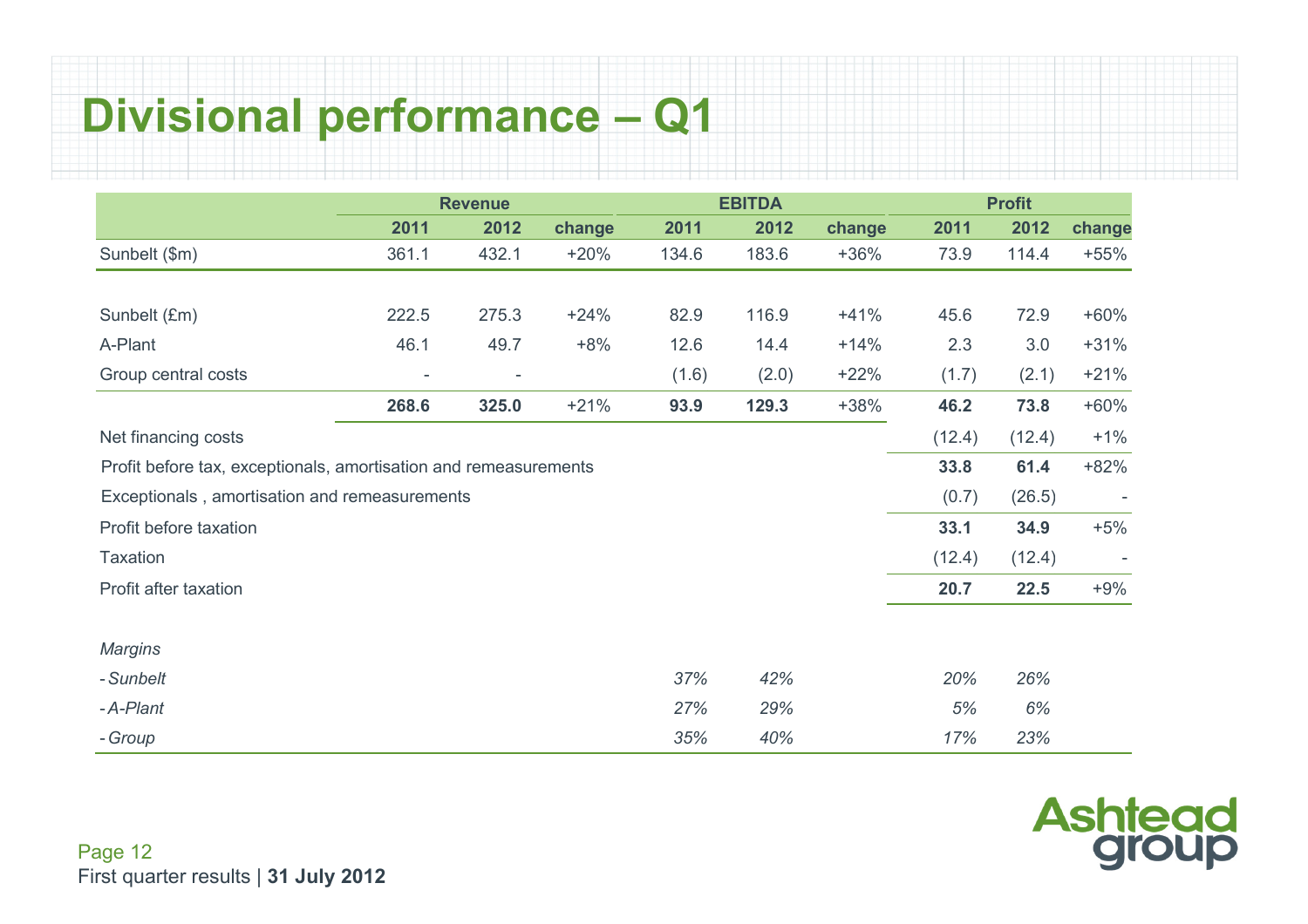# **Cash flow funds organic fleet growth**

|                                                                      |      |                          |                          |       |       |       |                          |                          |                 |           | <b>LTM</b>        |
|----------------------------------------------------------------------|------|--------------------------|--------------------------|-------|-------|-------|--------------------------|--------------------------|-----------------|-----------|-------------------|
| $(\text{Em})$                                                        | 2003 | 2004                     | 2005                     | 2006  | 2007  | 2008  | 2009                     | 2010                     |                 |           | 2011 2012 July 12 |
| <b>EBITDA before exceptional items</b>                               | 150  | 147                      | 170                      | 225   | 310   | 380   | 359                      | 255                      | 284             | 381       | 417               |
| <b>EBITDA</b> margin                                                 | 28%  | 29%                      | 32%                      | 35%   | 35%   | 38%   | 33%                      | 30%                      | 30%             | - 34%     | 35%               |
| Cash inflow from operations before fleet changes and<br>exceptionals | 157  | 140                      | 165                      | 215   | 319   | 356   | 374                      | 266                      | 280             | 365       | 407               |
| Cash conversion ratio                                                | 105% | 95%                      | 97%                      | 96%   | 97%   |       |                          | 94% 104% 104%            |                 | 99% 96%   | 98%               |
| Maintenance capital expenditure                                      | (89) | (83)                     | (101)                    | (167) | (245) | (231) | (236)                    | (43)                     | $(203)$ $(273)$ |           | (280)             |
| Disposal proceeds                                                    | 29   | 32                       | 36                       | 50    | 78    | 93    | 92                       | 31                       | 60              | 92        | 94                |
| Interest and tax                                                     | (40) | (33)                     | (31)                     | (41)  | (69)  | (83)  | (64)                     | (54)                     | (71)            | (57)      | (69)              |
| Growth capital expenditure                                           | (18) | $\overline{\phantom{a}}$ | (10)                     | (63)  | (63)  | (120) | $\overline{\phantom{a}}$ | $\overline{\phantom{a}}$ |                 | $- (137)$ | (177)             |
| Dividends paid                                                       | (9)  | $\overline{\phantom{a}}$ | $\overline{\phantom{a}}$ | (2)   | (7)   | (10)  | (13)                     | (13)                     | (15)            | (15)      | (15)              |
| Cash available to fund debt paydown or M&A                           | 30   | 56                       | 59                       | (8)   | 13    | 5     | 153                      | 187                      | 51              | (25)      | (40)              |

- $\bullet$ Healthy EBITDA margins ensure significant top line cash generation throughout the cycle
- $\bullet$ Cash from operations funds organic growth investment, tax, interest and dividends
- ●Historically, debt has only increased at times of large scale M&A

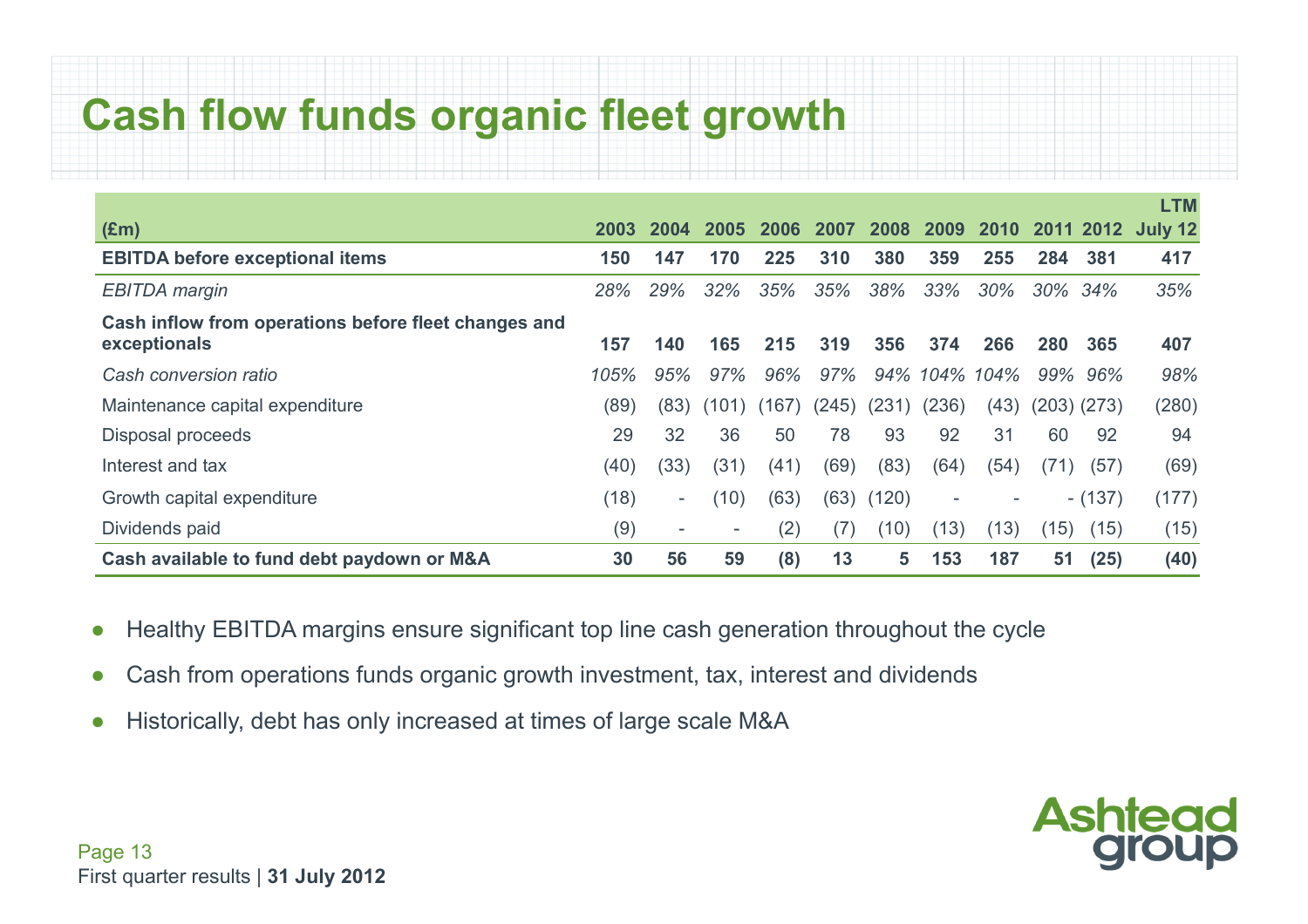# **Net debt and leverage**

**Net debt to EBITDA continues to reduce as we invest in the fleet**

|                                        | July | July |
|----------------------------------------|------|------|
| $(\text{Em})$                          | 2011 | 2012 |
| <b>Net debt at 30 April</b>            | 776  | 854  |
| <b>Translation impact</b>              | 12   | 32   |
| Opening debt at closing exchange rates | 788  | 886  |
| Change from cash flows                 | 59   | 97   |
| Non-cash movements                     | 1    | 5    |
| Net debt at period end                 | 848  | 988  |

| Net debt to EBITDA leverage (x)     | 2.8  | 2.4              |
|-------------------------------------|------|------------------|
| <b>Total net debt</b>               | 848  | 988              |
| Cash in hand                        | (12) | $($ ( $\prime$ ) |
| Finance lease obligations           | 3    | 4                |
| Second lien secured notes           | 330  | 312              |
| First lien senior secured bank debt | 527  | 679              |
| Comprising:                         |      |                  |

|  | ч. |  |
|--|----|--|
|  |    |  |

Floating rate: 68% Fixed rate: 32%